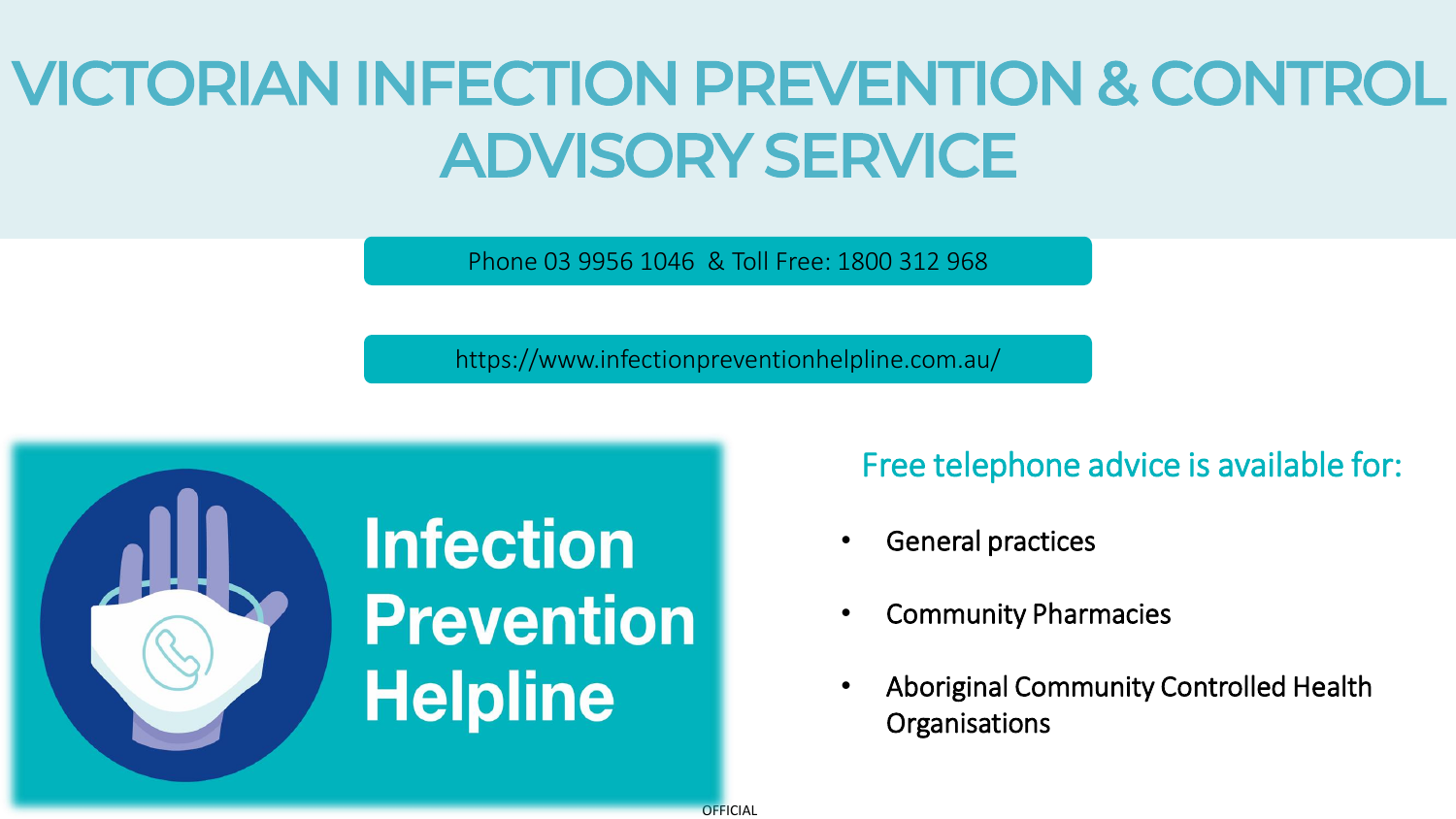### Review and update your mandatory covid safe plan

The clinic minimises the contact time between patients and between patients and staff by:

- **Clear signage and instructions upon approaching the clinic?**
- **Patients are waiting to be called into the practice and are always social distancing?**
- **Patient can safely enter and exiting the clinic with minimum contact with staff and other patients**
- **Patients have easy access to dispose of a wet mask and replace with a fresh mask**
- **Facilities to hand sanitise with instructions**
- **Processes are in place to replace the hand hygiene supplies**
- **Processes are in place to ensure that patients remain 2 metres from staff (except for examination)**
- **Have all the staff been fit tested?**
- **Instructional signage for staff and patients?**
- **Continuous supply of PPE and cleaning materials**
- **Staff aware of cleaning responsibilities**
- **All staff are still monitored for wearing their PPE correctly?**
- **Appropriate PPE is used dependant on risk of exposure – e.g., reception staff wear goggles/face shield and surgical mask, clinical staff wear full tier 3 PPE in line with current state risk rating**
- **Protocols are in place to change PPE as required** 
	- o **Between patients who have been examined by contact**
	- o **Whenever potential contaminating events have occurred**
	- o **When PPE is compromised (such as torn gloves, wet masks)**
- **Are all unused patient equipment/supplies are stored and handled appropriately**
- **How many patients are seen on average per day?**
- **Has there been any staff exposures**
- **Position of clinical waste bins**
- **Is the clinic waste being disposed of effectively?**
- **What are you operating hours?**
- **Clinic is clean with no clutter** 
	- **No visible dust**
	- **Walls and floors are clean**
	- **Waste bins not overflowing**
	- **Trolleys cleaned regularly**
	- **No fomites**
- **Staff can locate:**
	- **Spills kit**
	- **Infection Control Manual**
	- **Emergency trolley**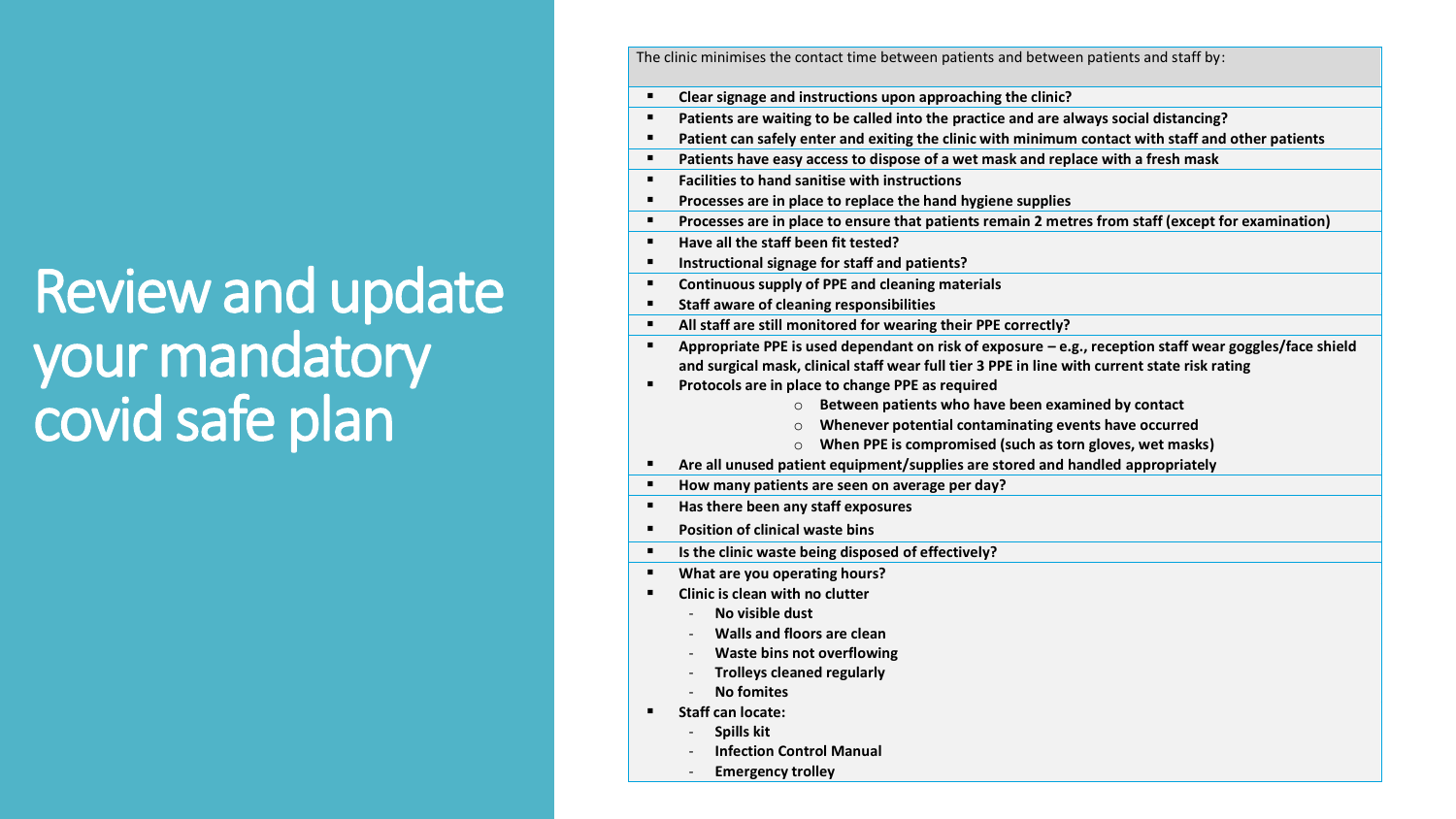

3

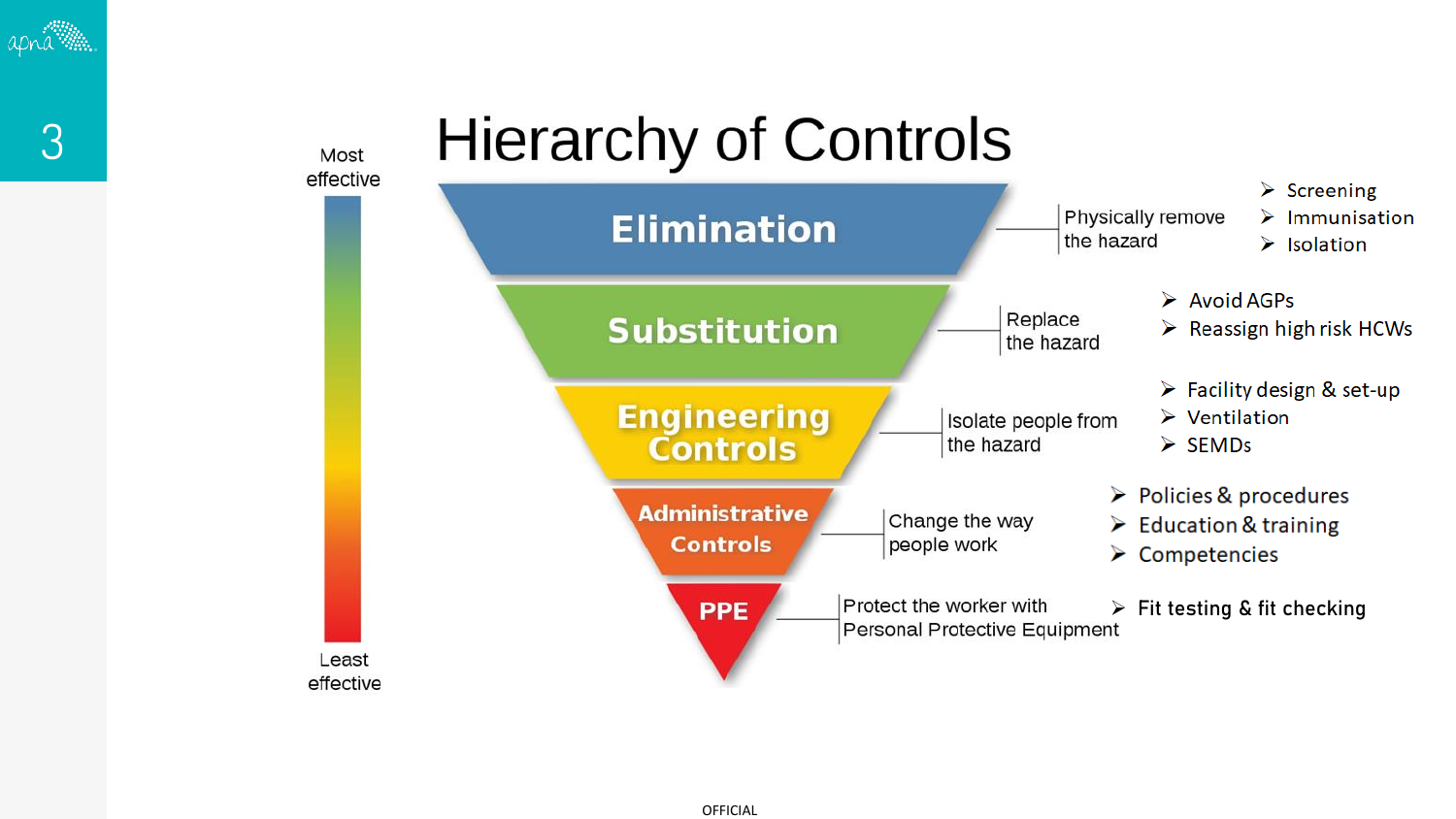**Cleaning frequency** 

- Continue to clean at least twice a day or more if visibly dirty or contact with an infected patient, especially high touch surfaces (such as desks, chairs, light switches)
- Communal facilities such as lifts, bathrooms, kitchens and break areas

#### **General cleaning**

- Carpets and material chairs not recommended
- Use HEPA filtered vacuum cleaning and steam cleaning

#### **Use TGA approved cleaning products**

- What and how to use
- Cleaning products should be placed in areas for easy access with staff educated on the products use

https://www.health.vic.gov.au/coronavirus-cleaning-guidelines-for-workplaces-doc

# Cleaning improvements

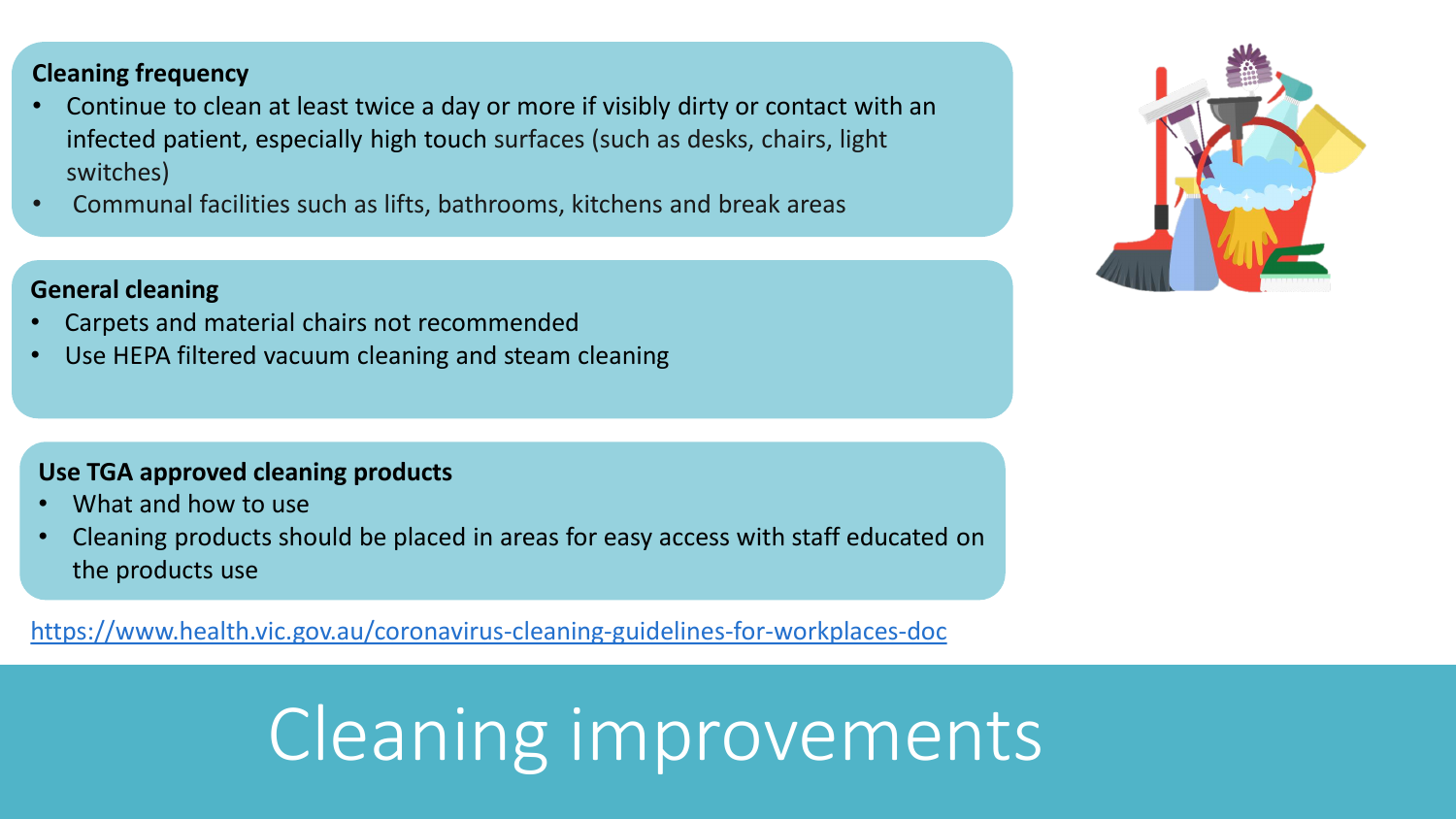### **Donning and Doffing**

- New staff need education and support in PPE
- All staff need regular updates and monitoring

### **PPE is not being worn correctly**

- Gloves are not being worn when using the computer after direct patient care
- Breaches in mask wearing

### **Mask wearing for patients is still a requirement under the Pandemic Orders**

- Access to masks and hand hygiene for patients,
- Many patients are attending clinics with no masks

[Pandemic Order Register | health.vic.gov.au](https://www.health.vic.gov.au/covid-19/pandemic-order-register)

Face masks - [when to wear a face mask | Coronavirus Victoria](https://www.coronavirus.vic.gov.au/face-masks-when-wear-face-mask)



# PPE improvements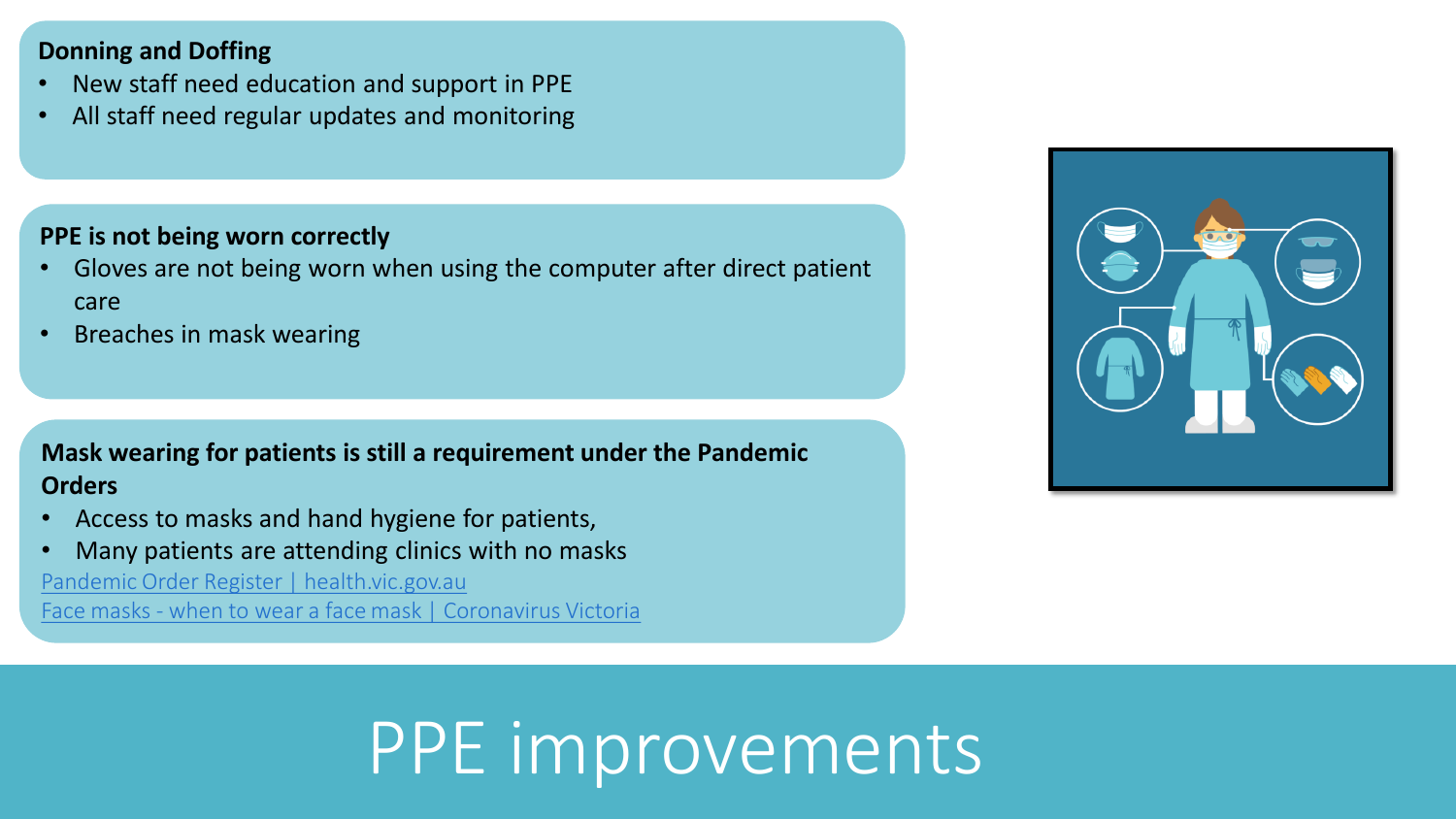#### AGP Equipment **still being used and is not recommended**

- Replace nebulisers with single use/single person spacers
- Cardiopulmonary Resuscitation (CPR), non-invasive ventilation (for example, BiPAP or CPAP) and nebuliser use.



'Using a spacer with your reliever medicine in an asthma flare-up is as effective as or even better than using a nebuliser. It's faster, easier, and less likely to cause side effects.'





## Aerosol generating procedures improvements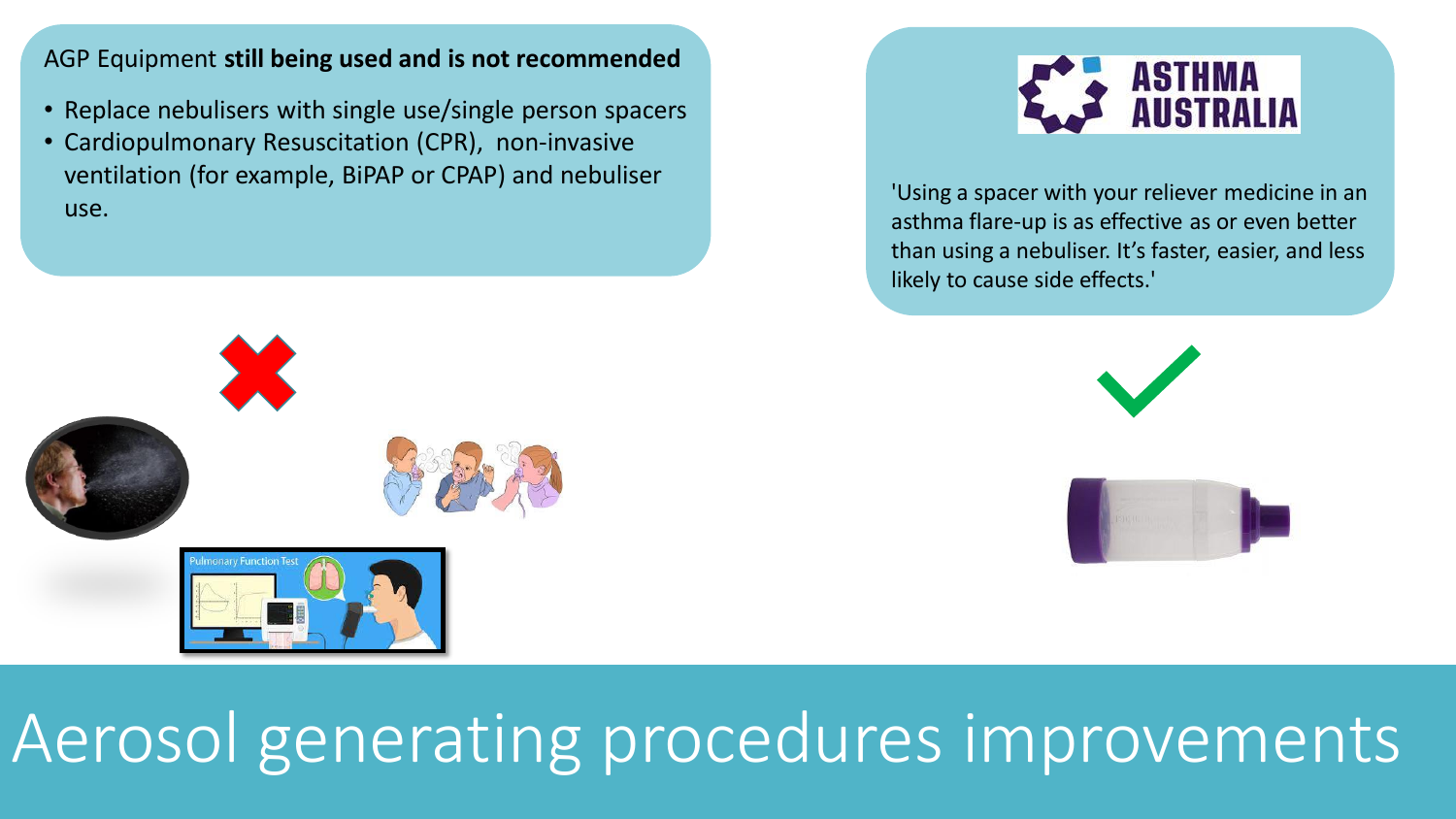### **Continue educating staff on transmission and risk when using share rooms and other communal spaces**

- Continue 1.5m physical distancing arrangements where possible
- Ask all staff and patients if they are update to date with the vaccinations (Covid and Influenza )
- Continue with staff attestations and patient screening

### **Challenges**

- Employees sharing items used in the workplace such as computers, phones and hot-desking
- Commuting to and from the workplace during peak travel times, especially if using public transport
- Sharing cakes/food

https://www.worksafe.vic.gov.au/managing-covid-19-risks-office-environment

# Shared spaces improvements